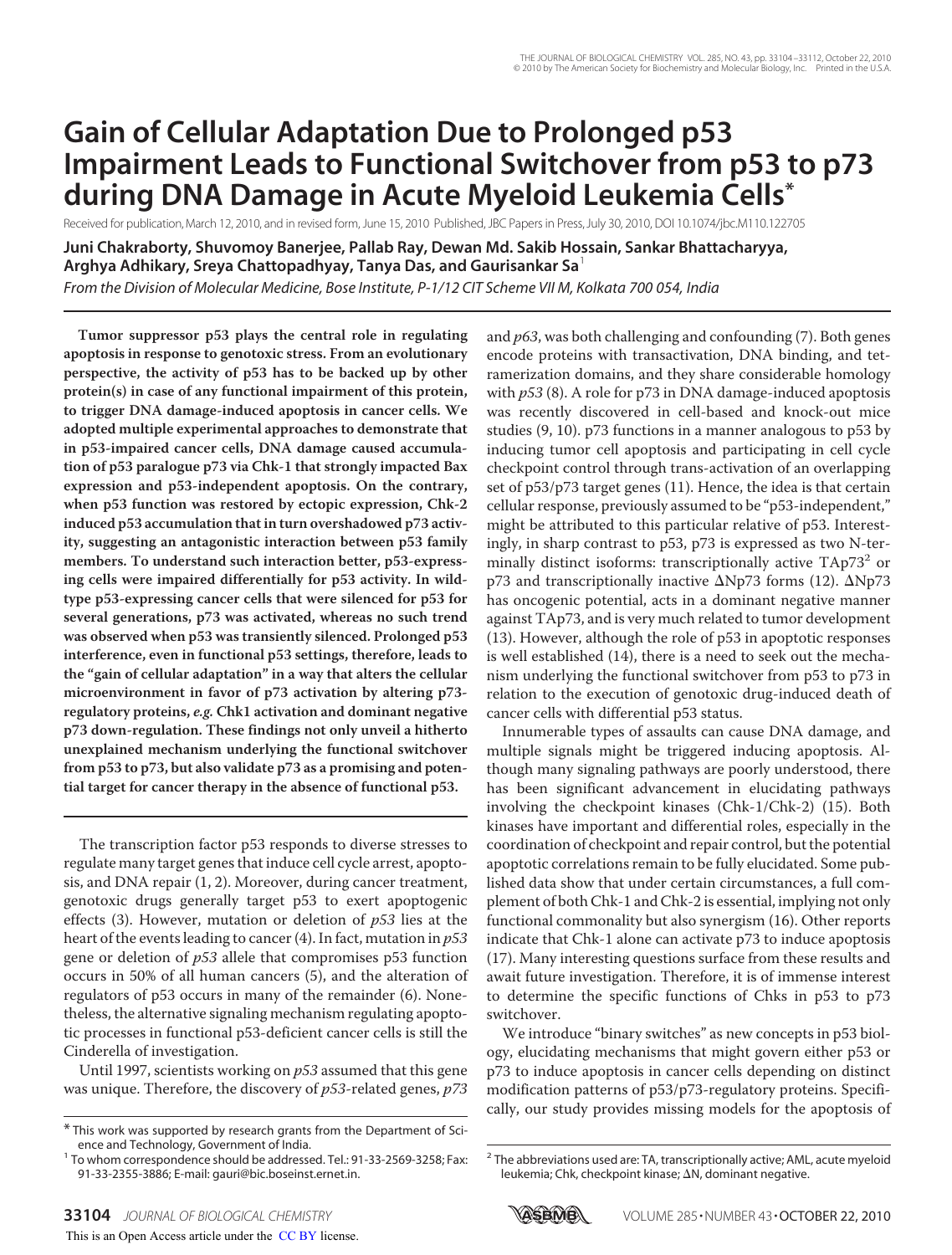cancer cells with nonfunctional p53. We provide substantial evidence that p53 paralogue p73 can induce Bax in absence of functional p53; however, when p53 is present in its functional form it overpowers p73. To understand better the antagonistic interactions between the p53 family members, we silenced p53-expressing cancer cells differentially for p53 expression by genetic engineering and noticed that unlike transient p53 silencing, prolonged p53 silencing makes the cellular milieu favorable for p73 activation. In addition, using curcumin, a member of the flavonoid class of phytochemicals (18, 19) that acts as a genotoxic stress-inducing agent to induce apoptosis (20, 21), we searched for the signaling mechanisms regulating the functional switchover from p53 to p73 in p53-impaired cancer cells. Such progress in understanding the molecular changes that underlie cancer biology offers the prospect of specifically targeting malfunctioning molecules and pathways to achieve more effective and rational cancer therapy.

#### **EXPERIMENTAL PROCEDURES**

Cell Culture—The acute myelogenous leukemia cells HL-60, U937, KG1, breast cancer cells MCF-7/MDAMB-231, fibrocircoma cells HT-1080, colon cancer cells Colo-205/HT-29, and  $Chk2^{-/-}$  mutant p53-expressing  $(SW-620)/Chk2^{-/-}$  wildtype p53-expressing (HCT-15) cells were obtained from National Centre for Cell Science, India. Human peripheral blood monocytes as well as patients' acute myeloid leukemia cells were purified from total leukocytes by cell sorting (FACS Aria; BD Biosciences) using FITC-CD14/-CD33 antibodies. Cells were routinely maintained in complete DMEM/RPMI 1640 medium at 37 °C in a humidified incubator containing 5%  $\mathrm{CO}_2$ . Viable cell numbers were determined by the Trypan blue exclusion test.

Flow Cytometry—For the determination of cell death, cells were stained with 7AAD and Annexin-V-FITC and analyzed on flow cytometer (FACS Calibur, BD Biosciences). Electronic compensation of the instrument was done to exclude overlapping of the emission spectra. A total of 10,000 events were acquired for analysis using CellQuest software. For the determination of cell cycle phase distribution of nuclear DNA Cycle TEST PLUS DNA reagent kit (BD Biosciences) was used. Histogram display of DNA content  $(x \text{ axis}, \text{PI-fluorescence})$  versus counts has been displayed. CellQuest statistics was employed to quantitate the data at different phases of the cell cycle (15, 16). For the assessment of mitochondrial transmembrane potential, cells were incubated with curcumin for 24 h and then for an additional 15 min at 37 °C in the dark with 40 nm DiOC<sub>6</sub>. The cells were analyzed flow cytometrically for  $\rm{DiOC}_6$  fluorescence.

Co-immunoprecipitation and Immunoblotting—Cells were lysed in buffer (10 mm Hepes, pH 7.9, 1.5 mm  $\mathrm{MgCl}_2$ , 10 mm KCl, and 0.5 mm DTT) and spun at  $105,000 \times g$  to get a cytosolic fraction. For whole cell lysates, cells were homogenized in buffer (20 mm Hepes, pH 7.5, 10 mm KCl, 1.5 mm  $\mathrm{MgCl}_2$ , 1 mm Na-EDTA, 1 mm Na-EGTA, and 1 mm DTT). All buffers were supplemented with protease and phosphatase inhibitor mixtures (15, 16). For direct Western blot analysis, the cell lysates or the particular fractions were separated by SDS-PAGE, transferred to nitrocellulose membrane, and visualized by chemiluminescence. For the determination of direct interaction

between two proteins, the co-immunoprecipitation technique was employed. The immunopurified proteins were then detected by Western blot using specific antibody (Santa Cruz Biotechnology). Equal protein loading was confirmed with  $\alpha$ -actin/MnSOD antibody (Santa Cruz Biotechnology).

RT-PCR Assay—Two  $\mu$ g of the total RNAs extracted from cells was reverse transcribed and then subjected to PCR. The cDNAs were amplified with primers specific for Bax (5-TTT-GCTTCAGGGTTTCATCC-3'/5'-CAGTTGAAGTTGCCG-TCAGA-3'), p53 (5'-GGCCCACTTCACCGTACTAA-3'/ 5-GTGGTTTCAAGGCCAGATGT-3), p73 (5-CAGA-CAGCACCTACTTCGACCTT-3/5-CCGCCCACCACCT-CATTA-3'),  $\Delta Np73$  (5'-TTCAGCCAGTTGACAGAAC-TAAGG-3/5-GCGTTTGTTGGCATTT-3), and GAPDH (internal control: 5'-CAGAACATCATCCCTGCCTCT-3'/ 5-GCTTGACAAAGTGGTCGTTGAG-3).

Plasmids, siRNA, and Transfections—Wild-type (WT) p53- HL-60 was derived from cells through an adenoviral vector expression system expressing WT p53 under the control of the cytomegalovirus promoter (Clontech). Plasmid or the control vector was introduced separately into each cell using Lipofectamine-2000 (Invitrogen). Stably expressing clones were isolated by limiting dilution and selection with G418 sulfate (1  $\mu$ g/ml; Cellgro), and cells surviving this treatment were cloned and screened by immunofluorescence and Western blotting with specific antibodies. For double transfection experiments,  $\Delta$ Np53 (in Prk5 vector) was introduced into WT p53-HL-60 cells, and stably expressing clones were isolated by limiting dilution and selection with hygromycin B (800  $\mu$ g/ml). Cells surviving this treatment were cloned and screened by immunofluorescence and Western blotting. Cells were transfected with 300 pmol of p73-/p53-/Bax-/Chk-1-/Chk-2-/control-ds-siRNA (Santa Cruz Biotechnology) and Lipofectamine-2000 separately for 12 h. The mRNA and protein levels were determined by RT-PCR and Western blotting.

Statistical Analyses—Values are shown as standard error (S.E.). Data were analyzed, and, when appropriate, significance of the differences between mean values was determined by Student's t test. Results were considered significant at  $p < 0.05$ .

#### **RESULTS**

Genotoxic Stress Kills Functional p53-deficient Cancer Cells through the Activation of Intrinsic Apoptotic Pathway—A battery of p53-null/-mutated human cancer cells from various origins such as acute myeloid leukemia (HL-60/U937/KG1), breast cancer (MDA-MB-231), and colon cancer (HT-29) was selected to study the effect of genotoxic drug, curcumin. Curcumin treatment resulted loss in these p53-null/-mutated cancer cell viability without showing any toxicity to peripheral circulatory monocytes (Fig. 1a), indicating that the cytotoxic effect is specific for malignant cells. Augmentation of sub- $G_0/G_1$  phase and Annexin-V/7AAD-positive cell populations by this genotoxic drug indicated an apoptotic mode of cell death (Fig. 1b). This effect is not selective to genotoxic drug such as curcumin because genotoxic stress like ionization radiation also furnished similar effects (Fig. 1a).

Further study demonstrating genotoxic drug-induced mitochondrial transmembrane potential loss and cytochrome c

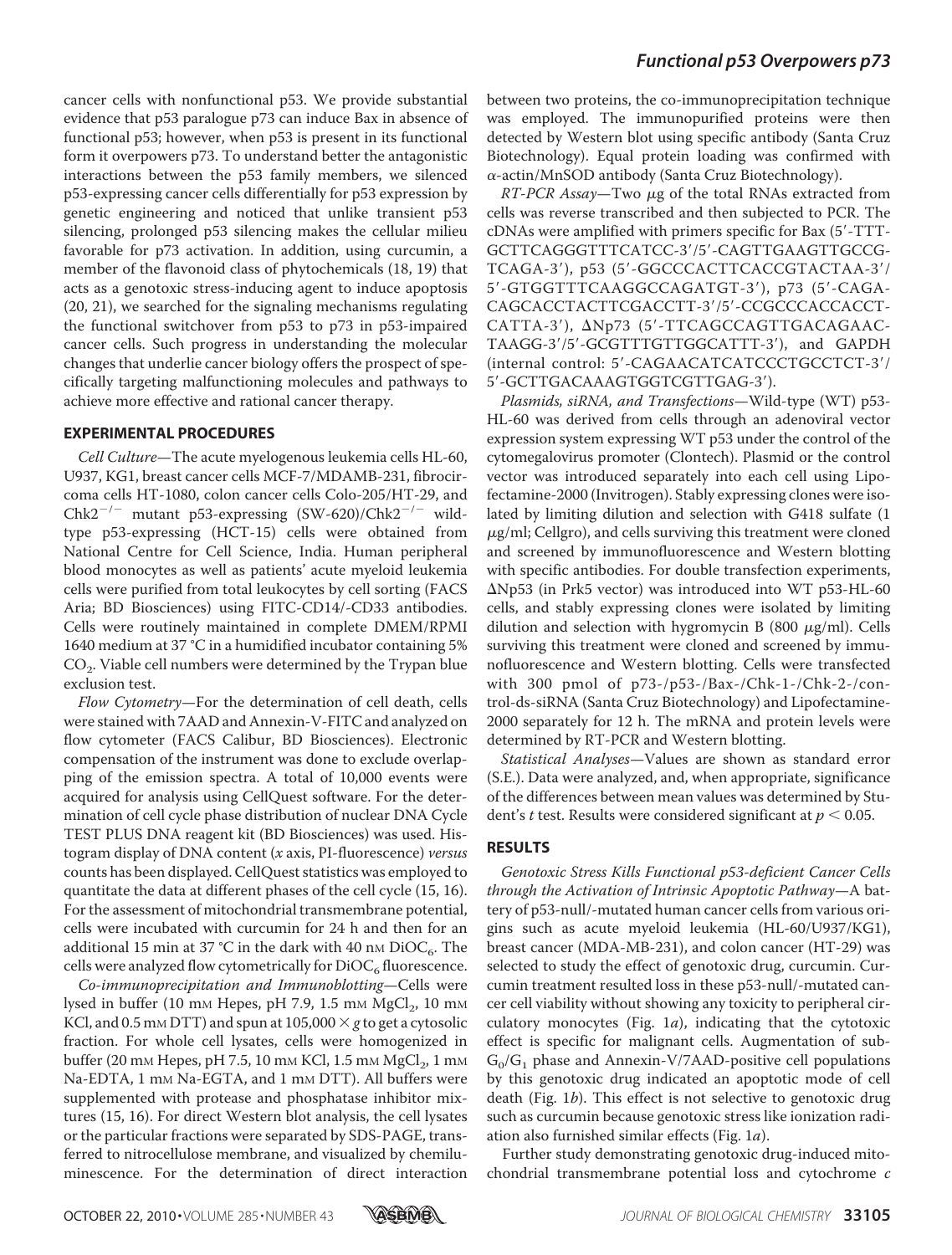

FIGURE 1. **Genotoxic stress kills functional p53-deficient cancer cells through the activation of intrinsic apoptotic pathway.** *a*, functional p53-deficient cancer cells, AML patient cells, and peripheral monocytes were treated with a dose range of curcumin, and viable cell numbers were scored. In a parallel experiment ionizing radiation was used as a positive control for such genotoxic stress. *b*, curcumin (25 μм)-treated HL-60 cell cycle phase distribution of nuclear DNA was determined flow cytometrically (*upper panel*). 7AAD/Annexin-V-FITC-positive HL-60 cells (regarded as apoptotic cells) were analyzed flow cytometrically (*lower panel*). *c*, curcumin-treated HL-60 cells were flow cytometrically assessed for MTP loss by decreasing DiOC<sub>6</sub> fluorescence. *d*, curcumin-treated HL-60 cells were analyzed by Western blotting for cytochrome *c* release (*left panel*) and caspase-9/-3/-8 activation (*right panel*). α-Actin/MnSOD was used as internal loading control. Values are mean  $\pm$  S.E. (*error bars*) of five independent experiments in each case or representative of typical experiment.

release (Fig. 1,  $c$  and  $d$ ) indicated the involvement of the mitochondria-mediated apoptotic pathway in these p53-impaired cancer cells. Existence of the intrinsic apoptosis pathway was further confirmed by examining the activation of caspase-9/-3 but not caspase-8 in these cells as was evident from the Western blot analysis with antibodies of active caspases (Fig. 1d). These results together suggested that even in absence of functional p53, curcumin induces cancer cell apoptosis by activation of the intrinsic apoptotic pathway.

p53-independent Bax Expression Plays Important Role in DNA Damage-induced Apoptosis—It is well reported that in HL-60/U937/KG1/MDA-MB-231/HT-29 cancer cells p53 is either absent or has lost the ability to activate its target gene  $Bax$ (22). Western blots and RT-PCR analysis reconfirmed that p53 was absent/low in these cells and also in AML patients and remained unchanged after genotoxic stress (Fig. 2, *a* and *b*). Interestingly, this genotoxic stress brought about a significant increase in Bax expression both at mRNA as well as at protein levels in these functional p53-deficient cells (Fig. 2, a and b). To confirm the involvement of Bax in DNA damage-induced apoptosis, we extraneously modulated its expression at the mRNA level. Introduction of Bax gene into HL-60 cells rendered these engineered cells susceptible to death that could be further augmented by curcumin. On the other hand, unlike control siRNA-transfected cells, Bax siRNA-transfected cells were only minimally affected, with an average of only 10–12% of the transfected cells succumbing to DNA damage-induced apoptotic death (Fig. 2c). These results establish the contribution of Bax in genotoxic stress-induced apoptosis in a p53-independent manner.

p73 Activation Is Crucial for Apoptosis in Functional p53 deficient Cancer Cells—Involvement of Bax in functional p53 deficient cell death prompted us to examine whether p73, a paralogue of p53, is involved in Bax transactivation and apoptosis. Interestingly, we observed that genotoxic stress augmented p73 both at mRNA and protein levels in p53-null HL-60 cells (Fig. 3a) and simultaneously induced p73 Ser phosphorylation (23) in all of the p53-null/-mutated cells (Fig. 3b). Because,  $\Delta$ Np73 is dominant negative toward p73 (24), in the second approach we investigated the influence of curcumin on  $\Delta Np73$ . Our data revealed that curcumin efficiently blocked  $\Delta$ Np73 expression in these cells (Fig. 3a), indicating that during functional impairment of p53, the apoptotic role is conferred probably by disabling  $\Delta Np73$  expression and thus increasing the activity of p73. To validate this hypothesis, endogenous p73 was knocked down with siRNA and was exposed to curcumin. Multiple experiments showed that p73 siRNA could efficiently prevent curcumin-induced apoptosis (Fig. 3c), implicating the crucial role of p73 in the induction of apoptotic signaling in functional p53-impaired cells.

p73 Transactivates Bax to Induce Mitochondrial Transmembrane Potential Loss—Previous results indicating genotoxic stress-induced elevation of p73 as well as induction of Bax, in the absence of functional p53, led us to investigate as to whether

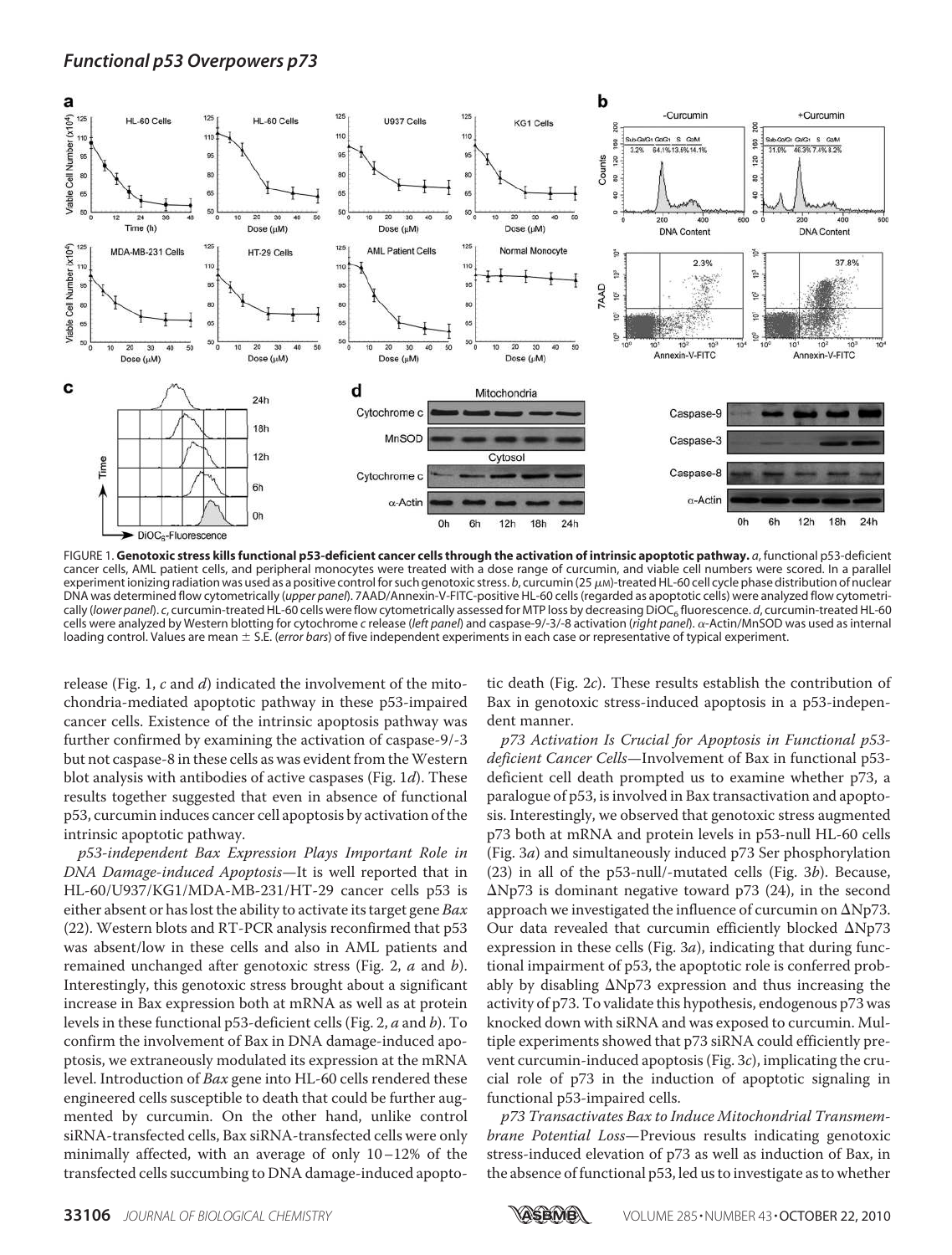



FIGURE 2. **p53-independent Bax expression plays an important role in DNA damage-induced apoptosis.**  $a$ , HL-60 cells were treated with 25  $\mu$ M curcumin, and p53/Bax was determined at the mRNA level by RT-PCR (*left panel*) and at the protein level by Western blotting (*WB*; *middle panel*). Ionizing radiation (*UV*) was used as positive a control for genotoxic stress. Wildtype p53-expressing HT-1080 cells were used as a positive control (*right panel*). *b*, lysates of untreated or curcumin-treated U937/KG1/MDA-MB-231/ HT-29/patients' AML cells were subjected to Western blot analysis for the determination of changes in p53 and Bax expression. *c*, untransfected, control vector-/Bax-transfected and control/Bax siRNA-transfected HL-60 cells were incubated with or without curcumin for 24 h and were scored for percent apoptosis by Annexin-V-/7AAD positivity.  $\alpha$ -Actin and GAPDH were used as internal controls. Values are mean  $\pm$  S.E. (*error bars*) of five independent experiments in each case or representative of typical experiment.

p73 transactivates Bax. To achieve this goal, endogenous p73 was knocked down by siRNA, and the cells were challenged with the genotoxic drug curcumin. Fig. 3d shows that p73 siRNA could efficiently prevent Bax up-regulation, thereby indicating that curcumin-mediated p73 induction augments apoptotic signaling by transactivating Bax. The change in MTP was also suppressed dramatically in p73 siRNA-transfected cells (Fig. 3e), validating that the apoptosis induced by curcumin is mediated by p73-induced Bax expression and MTP loss. These findings strongly support our hypothesis that p73 is the major regulator of Bax in absence of functional p53.

Chk-1 Accumulates p73 in Functional p53-deficient Cancer Cells—Next we checked whether Chk-1/Chk-2 activation has any role in genotoxic stress-induced p73 activation. Of two isoforms only Chk-1 is phosphorylated and activated in curcuminexposed p53-null HL-60 cells (Fig. 3f). The Chk-1 inhibitor (PF-477736; 0.5 nM), but not the Chk-2 inhibitor (Chk-2 inhibitor ii), selectively blocked p73 phosphorylation in presence of curcumin (Fig. 3f), thereby indicating that Chk-1 is involved in p73 phosphorylation. To validate these results, we transfected these cells with siRNA targeting Chk-1 or Chk-2, and the phosphorylation status of p73 was analyzed in presence of curcumin. Knocking down Chk-1 diminished p73 Ser phosphorylation efficiently, whereas control/Chk-2-siRNA had no effect (Fig.

3g), suggesting that Chk-1 plays key role in phosphorylation and accumulation of p73. Our co-immunoprecipitation study revealed direct association of p73 with Chk-1 but not with Chk-2 (Fig. 3h). To correlate the involvement of the isoforms of Chks to DNA damage-induced cancer cell death, HL-60 cells were transfected with Chk-1-/Chk-2-siRNA. It was observed that unlike control/Chk-2-siRNA-transfected cells, Chk-1-siRNA-transfected cells were only minimally affected by curcumin (Fig. 3i). Similar trends were observed with Chk-1/ Chk-2 inhibitor. Therefore, our studies suggested that p73 plays as the downstream effector of Chk-1 in mediating DNA damage-induced apoptosis in functional p53-deficient cells.

Functional p53 Overshadows p73 to Induce Bax-mediated Apoptosis—It is acknowledged that the chemistry between p53 and p73 has remained poorly understood. To establish the relationship between these two tumor suppressors we first investigated the role of p73 in functional p53-containing cells. For the same, we ectopically expressed the wild-type  $p53$  gene in p53null HL-60 cells and assessed the ability of curcumin to influence the expression levels of p53/MDM2/p73/ $\Delta$ Np73/Bax in these cells. It was observed that there was an augmentation in the Bax expression with concomitant induction of p53 in ectopically p53-expressing HL-60 cells. Surprisingly, in these cells curcumin could neither induce p73 accumulation nor suppress  $\Delta Np73$  expression (Fig. 4a). Moreover, MDM2, which plays important role in p53 destabilization, exhibited pronounced declination after genotoxic stress (Fig. 4a). In accordance with the engineered WT p53-HL-60 cells, functional p53-expressing breast cancer MCF-7 and colon cancer Colo-205 cells also exhibited similar trends in response to curcumin (Fig. 4a), suggesting that functional p53 has an advantage over p73 in executing DNA damage-induced apoptosis in cancer cells.

To reconfirm the above results, WT p53-HL-60 cells were transfected with p53/p73 siRNA, and the apoptosis index was checked in response to DNA damage. Interestingly, p53 silencing significantly abrogated curcumin-induced apoptosis (Fig. 4b). However, there was no pronounced difference in the percent of apoptosis between control and p73 siRNA-transfected cells, thereby reconfirming that in functional p53-expressing cells, DNA damage-induced apoptotic pathway prefers p53 but not p73.

These results were further validated by knocking out p53/ p73 in WT p53-HL-60 cells with their specific siRNAs and then checking the status of Bax in response to DNA damage. Results in Fig. 4c depict that the expression level of Bax in these cells is directly related to the induction of p53 and not p73. Moreover, silencing of Bax decreased both the basal and curcumin-induced apoptosis significantly in WT p53-HL-60 cells (Fig. 4d). Therefore, unlike in p53-impaired cancer cells, there is an apoptotic pathway that involves p53-dependent but p73-independent Bax transactivation in functional p53-expressing cancer cells.

Chk-2 Activation Is Required for p53 Accumulation in Functional p53-expressing Cancer Cells—Next, in an attempt to identify the isoform of Chks responsible for p53 activation, we investigated the status of Chk-1/Chk-2 phosphorylation in response to genotoxic stress in engineered WT p53-HL-60

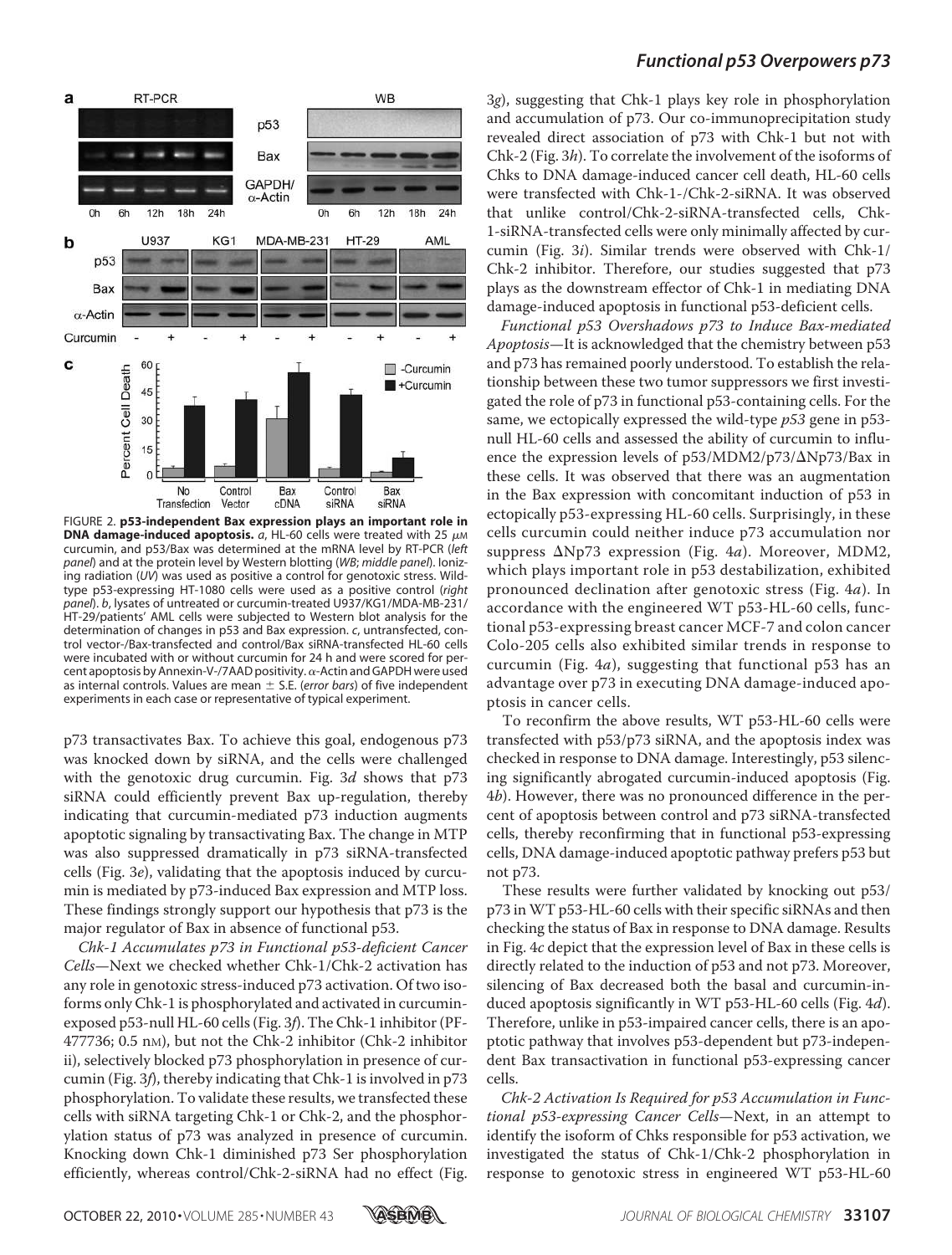

FIGURE 3. **Chk-1-mediated p73 activation is crucial for apoptosis in functional p53-deficient cancer cells.** *a*, expression of p73 and Np73 at mRNA (*left panel*) and protein (*right panel*) levels was determined by RT-PCR and Western blotting (*WB*) from curcumin-treated HL-60 cells. Ionizing radiation (*UV*) was used as a positive control for genotoxic stress. *b*, phosphorylation (Ser) status of p73 in curcumin-exposed HL-60 cells (*left panel*) and U937/THP1/KG1/MCF-7/HT-29 cells/patients' AML cells (*right panels*) was detected by Western blot analysis. Untransfected and control/p73 siRNA-transfected HL-60 cells were treated with or without curcumin for 24 h. *c*, cells were then flow cytometrically assayed for percent apoptosis. *d*, expressions of p73 and Bax were determined at the mRNA level. *e*, in parallel, MTP loss was measured flow cytometrically. *f*, *left panel*, HL-60 cells were treated with curcumin, and cell lysates were Western blotted for the determination of phosphorylation status of Chk-1 and Chk-2. *Right panel*, control vector (*DMSO*)/Chk-1 inhibitor (PF-477736; 0.5 nM)/Chk-2 inhibitor (Chk-2 inhibitor ii; 10 nM)-pretreated HL-60 cells were treated with curcumin, and cell lysates were Western blotted for the determination of phosphorylation status of p73. *g*, HL-60 cells were transfected with control/Chk-1/Chk-2 siRNA, and expression level of Chk-1/Chk-2 and phospho-p73 pattern as a result of curcumin treatment was determined by Western blot analysis. *h*, control/Chk-1/Chk-2 siRNA-transfected HL-60 cells were incubated with curcumin, and p73-associated proteins were co-immunoprecipitated with anti-p73 antibody. Western blot analysis was done with specific antibody to check the specific association of Chk-1/Chk-2 with p73. *i*, in parallel experiments, after 24 h of curcumin treatment, percent control/Chk-1/Chk-2 siRNA-transfected or Chk-1/Chk-2 inhibitorpretreated HL-60 cell death was scored by Annexin-V-/7AAD positivity.  $\alpha$ -Actin/GAPDH was used as an internal control. Values are mean  $\pm$  S.E. of five independent experiments in each case or representative of a typical experiment.

cells. It was revealed by the increase in phospho-Chk-2 content that in these cells only Chk-2 was activated (Fig. 4e). The Chk-2 inhibitor (Chk-2 inhibitor ii; 10 nm), but not the Chk-1 inhibitor (PF-477736; 0.5 nM), selectively blocked p53 phosphorylation in presence of curcumin (Fig. 4e), thereby indicating that Chk-2 is involved in p53 phosphorylation. To reconfirm the role of Chks in p53 phosphorylation, we next silenced Chk-1/Chk-2 expression in WT p53-HL-60 through RNA interference. Interestingly, curcumin failed to induce  $p53$  Ser<sup>15</sup> phosphorylation in Chk-2 siRNA-transfected cells, whereas, in Chk-1 siRNAtransfected cells it could do so efficiently (Fig. 4e). Our co-immunoprecipitation study revealed direct association of p53 with Chk-2 but not with Chk-1 (Fig. 4f). In parallel, when these cells were quantitated for curcumin-induced apoptosis, the percent cell death was effectively abrogated following Chk-2silencing only (Fig. 4g). Similar trends were observed with Chk-1/Chk-2 inhibitor. Taken together, these data demonstrated that the Chk-2 pathway is involved in DNA damage-induced p53 accumulation and apoptosis in cells where p53 is present in its functional form.

To validate the above findings, we exploited two  $Chk-2^{-/-}$ cell lines with different p53 status. In Chk-2<sup>-/-</sup> mutant p53expressing cells we observed that p73 was elevated through Chk-1 but not in Chk-2<sup>-/-</sup> wild-type p53-expressing cells, in which Chk-1 was not activated, in response to genotoxic stress (Fig. 4h). These results not only indicate that wild-type p53 suppresses p73 induction via Chk-1 suppression and that Chk-2 is not required for p73 activation but also convincingly proves the interrelationship of Chk-1/Chk-2 and p53/p73. Further study revealed that in Chk- $2^{-/-}$  mutant p53-containing

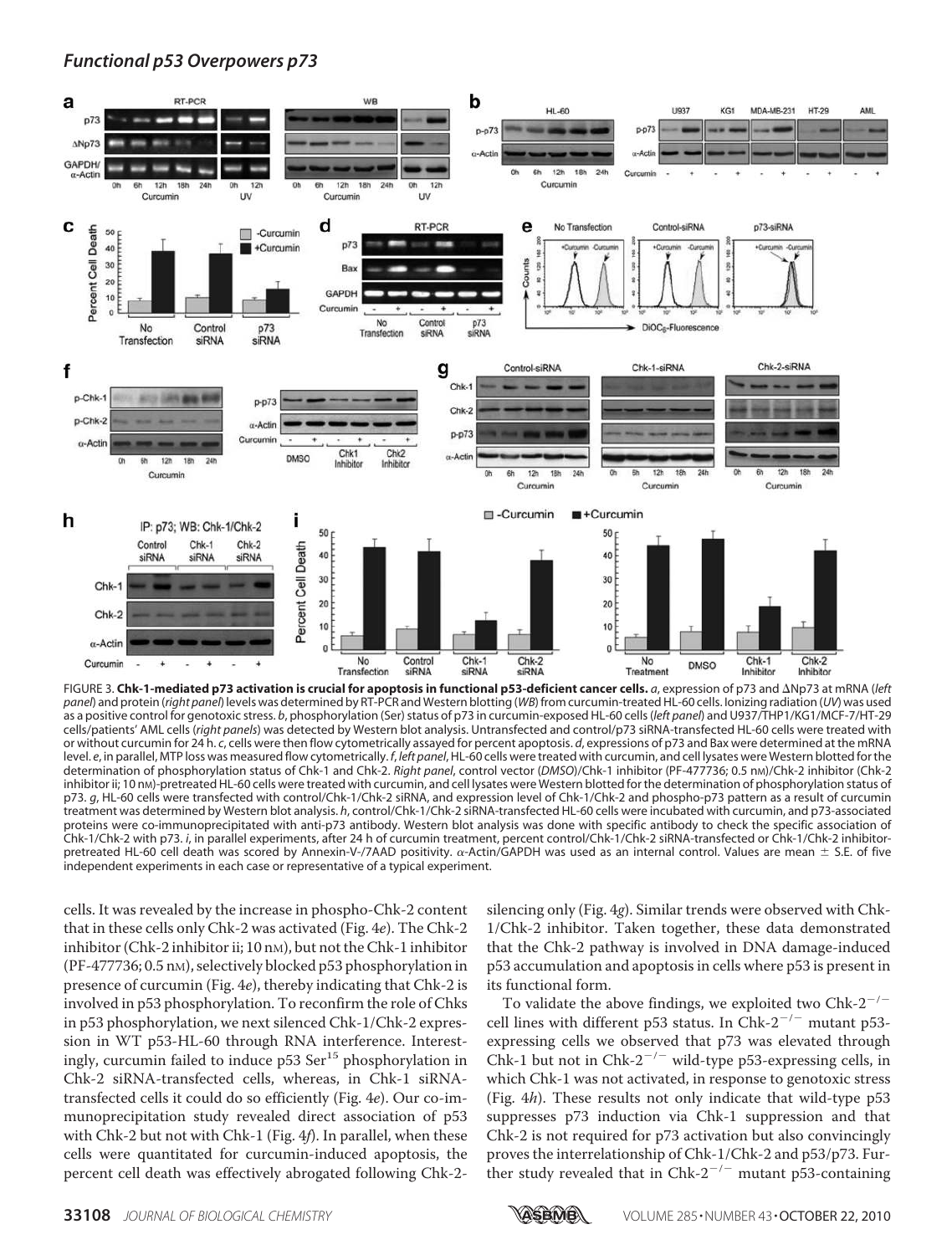Ectopically p53-expressing HL-60 cells



FIGURE 4. **Functional p53 overshadows p73 to induce Bax-mediated apoptosis.** *a*, ectopically p53-expressing HL-60 cells and functional p53-expressing breast cancer MCF-7 and colon cancer Colo-205 cells were incubated with 25  $\mu$ m curcumin for different time points, and expression levels of p53/p73/MDM2/ Np73/Bax were analyzed by Western blotting. *b*, untransfected or control/p53/p73 siRNA-transfected p53-HL-60 cells were incubated with or without curcumin for 24 h and were scored for percent apoptosis. *c*, in parallel, the siRNA-transfected p53-HL-60 cells were treated with or without curcumin, and p53/p73/Bax at mRNA level was determined by RT-PCR. *d*, untransfected, control/Bax siRNA-transfected cells were assessed for curcumin-induced apoptosis. *e*, *left upper panel*, p53-expressing HL-60 cells were incubated with curcumin for different time points, and lysates were Western blotted to assess the phosphorylation status of Chk-1/Chk-2. *Left lower panel*, dimethyl sulfoxide (*DMSO*)/PF-477736 (0.5 nM)/Chk-2 inhibitor ii (10 nM)-pretreated HL-60 cells were incubated with curcumin, and cell lysates were Western blotted for the determination of phosphorylation status of p53. *Right panels*, p53-HL-60 cells were transfected with Chk-1/Chk-2 siRNA then treated with curcumin. Cell lysates were Western blotted to assess the level of Chk-1/Chk-2 proteins as well as Ser<sup>15</sup> phosphorylation status of p53. *g*, control/Chk-1/Chk-2 siRNA-transfected HL-60 cells were incubated with curcumin, and p53-associated proteins were coimmunoprecipitated with anti-p73 antibody. Western blot analysis was done with specific antibody to check the specific association of Chk-1/Chk-2 with p53. In parallel experiments, percent siRNA-transfected or inhibitor-treated cell death was analyzed by Annexin-V-/7AAD positivity. GAPDH and  $\alpha$ -actin were used as internal control. *h*, Chk-2<sup>-/-</sup> wild-type p53-expressing HCT-15 cells or Chk-2<sup>-/-</sup> mutant p53-expressing SW-620 cells were incubated with curcumin for different time periods, and the status of Chk-1/Chk-2/phospho-p53/phospho-p73 was assessed by Western blot analysis (*left panels*). Percent cell death as a result of curcumin treatment was analyzed by Annexin-V-/7AAD positivity (*right panel*). Values are mean S.E. (*error bars*) of five independent experiments in each case or representative of a typical experiment.

cells, due to activation of Chk-1, p73 is activated to induce apoptosis (Fig. 4h). However, in Chk-2<sup>-/-</sup> wild-type p53-expressing cells, due to impairment of Chk-1 by functional p53, p73 could not be phosphorylated (Fig. 4h). Moreover, due to absence of Chk-2, genotoxic stress failed to phosphorylate p53. These cells, therefore, escape from genotoxic stress-induced apoptosis (Fig. 4h). These results further confirm that (i) Chk-2 is required for p53 activation, and (ii) Chk-1 plays a major role in functional switchover from p53 to p73.

Unlike Prolonged  $\Delta Np53$  Overexpression, Transient Silencing of p53 Cannot Induce p73-mediated Apoptosis in p53-expressing Cancer Cells—To further establish the relationship between p53 and p73, next we verified our previous findings that p73 was activated only in the absence of functional p53. At this end, activity of p53 was blocked either by siRNA or by a dominant

negative clone in WT p53-HL-60 cells. These engineered cells were then exposed to curcumin, and cell lysates were subjected to Western blot analysis. To our surprise, we observed that when functional p53-expressing HL-60 cells were transfected with p53 siRNA that only transiently down-modulated p53 expression, despite moderate MDM2 down-regulation or Chk-2 activation, curcumin could neither reduce  $\Delta$ Np73 nor induce Chk-1-mediated p73 accumulation as well as Bax expression (Fig. 5a). On the other hand, when these WT p53- HL-60 cells were stably transfected with dominant negative clone of p53 and a single clone was obtained after several generations, curcumin efficiently repressed  $\Delta Np73$  and induced Chk-1 activation and p73 accumulation followed by Bax induction (Fig. 5b). Consistent with these results, when functional p53-expressing MCF-7 or Colo-205 cells were transfected with

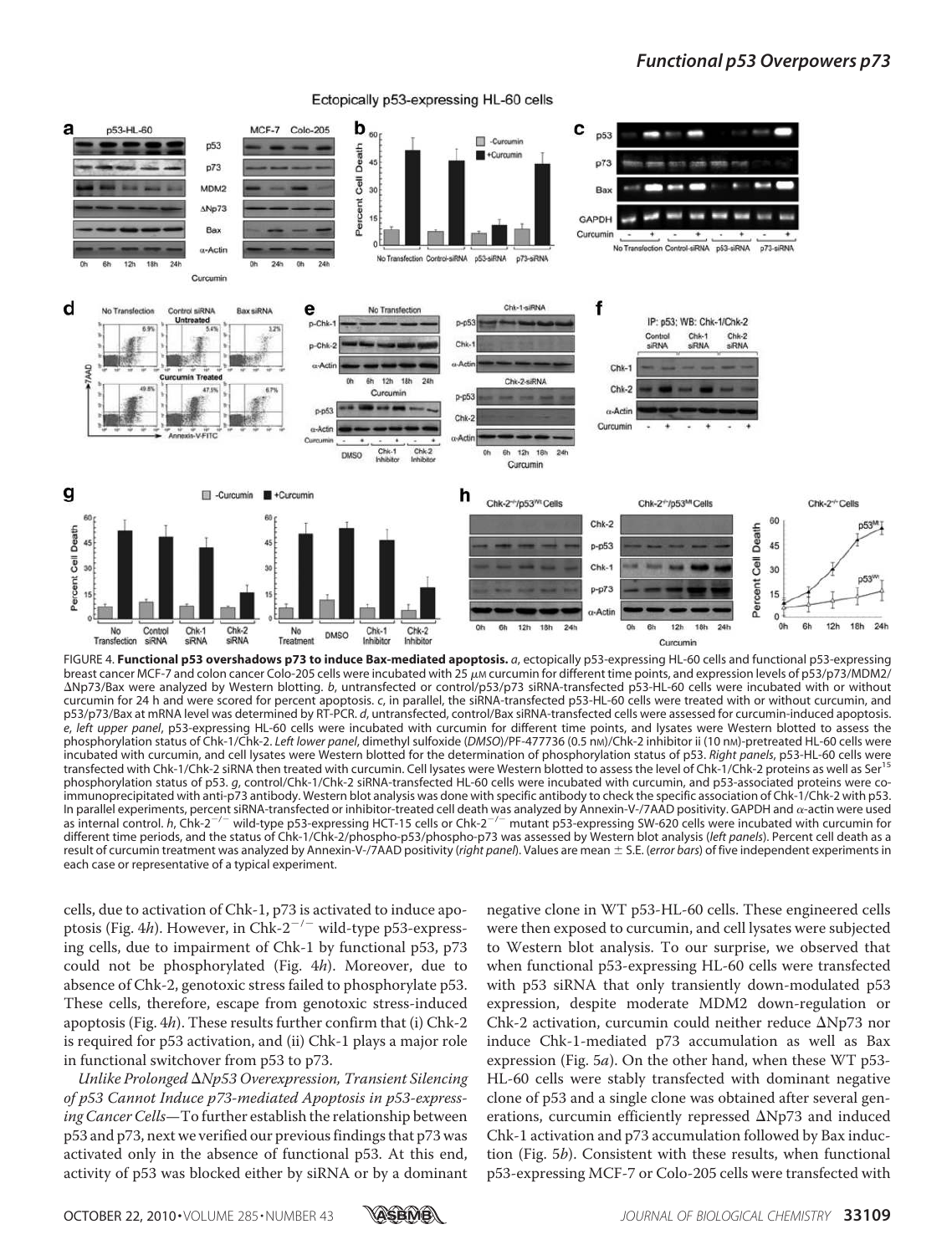

Ectopically p53-expressing HL60 cells

FIGURE 5. **Unlike prolonged Np53 overexpression, transient silencing of p53 in p53-expressing cells cannot induce p73-mediated apoptosis following DNA damage.**  $\bar{a}$  and  $b$ , p53 siRNA-transfected ( $a$ ) and  $\Delta$ Np53 overexpressed p53-expressing HL-60 cells (b) were challenged with 25  $\mu$ M curcumin for different time periods, and expression levels of p53, MDM2, p73, Chk-1, Chk-2, Np73, and Bax were analyzed by Western blotting. *c*, untransfected, p53 siRNA-transfected, and  $\Delta$ Np53 overexpressed ectopically p53expressing HL-60 cells were further transfected with control/p73 siRNA and then incubated with or without curcumin for 24 h, and the percent cell death was analyzed by Annexin-V-/7AAD positivity.  $\alpha$ -Actin was used as internal loading control. Values are mean S.E. (*error bars*) of five independent experiments in each case or representative of a typical experiment.

p53 siRNA or p53 dominant negative clone, similar trends were observed (data not shown), indicating that this phenomenon is not cell- or tissue-specific but is universal.

The findings that (i) in functional p53-expressing cells, genotoxic drugs prefer a p53-dependent pathway to induce Baxmediated apoptosis, and (ii) in cells where p53 function is naturally impaired, DNA damage induces p73-mediated Bax expression, prompted us to investigate the involvement of p73 in genotoxic stress-induced apoptosis in both of these systems. In WT p53-HL-60 cells, transfection of p73 siRNA imposed no effect on curcumin-induced apoptosis (Fig. 5c). On the contrary, although silencing of p53 completely abrogated curcumin-induced apoptosis, co-transfection of p73 siRNA failed to show any further change (Fig. 5c), indicating that p73 plays no significant role in these transiently p53-silenced cells. Interestingly, in  $\Delta$ Np53-overexpressing WT p53-HL-60 cells, where p73 was augmented along with Bax, curcumin-induced apoptosis could be blocked successfully by p73 siRNA (Fig. 5c).



FIGURE 6. **Schematic diagram for DNA damage-triggered Chk-1/Chk-2 induced p73/p53 activation.**

All of these data lead to the conclusion that when p53 is functional, apoptotic signals modify p53/p73-regulatory proteins in a way that DNA-damaging agents induce p53 but not p73 to transactivate Bax for executing apoptotic death (Fig. 6). On the other hand, in functional p53-impaired cancer cells, genotoxic stress induces Bax through p73-mediated transcriptional activation. Our results also signify that prolonged p53 interference, but not transient one, shifts the cellular microenvironment in favor of p73 activation by altering p73-regulatory proteins, e.g. Chk1 activation and  $\Delta Np73$  down-regulation.

#### **DISCUSSION**

From an evolutionary perspective, p53 activity has to be tightly regulated and backed up by other protein(s) if one fails for any reason. The majority of research with respect to p53 family members has focused on defining the individual activities of p53, p63, and p73 in apoptosis induction and have demonstrated that p73, and to a lesser extent p63, share similar activities with p53 (25). Moreover, mice heterozygous for both p53 and p73 display a more aggressive cancer phenotype compared with heterozygous p53 mice (26). A few research studies that examined the interplay between p53 family members in apoptosis induction and tumorigenesis have unveiled either cooperative or antagonistic interactions. Here, we have established the antagonistic interrelationship between p73 and p53 and delineated the mechanism involving the checkpoint kinases and  $\Delta$ Np73, underlying the functional switchover from p53 to p73. These results have implications for cancers with impaired p53.

Discovery of the  $p<sub>73</sub>$  gene that functions in a manner analogous to p53 through transactivation of an overlapping set of

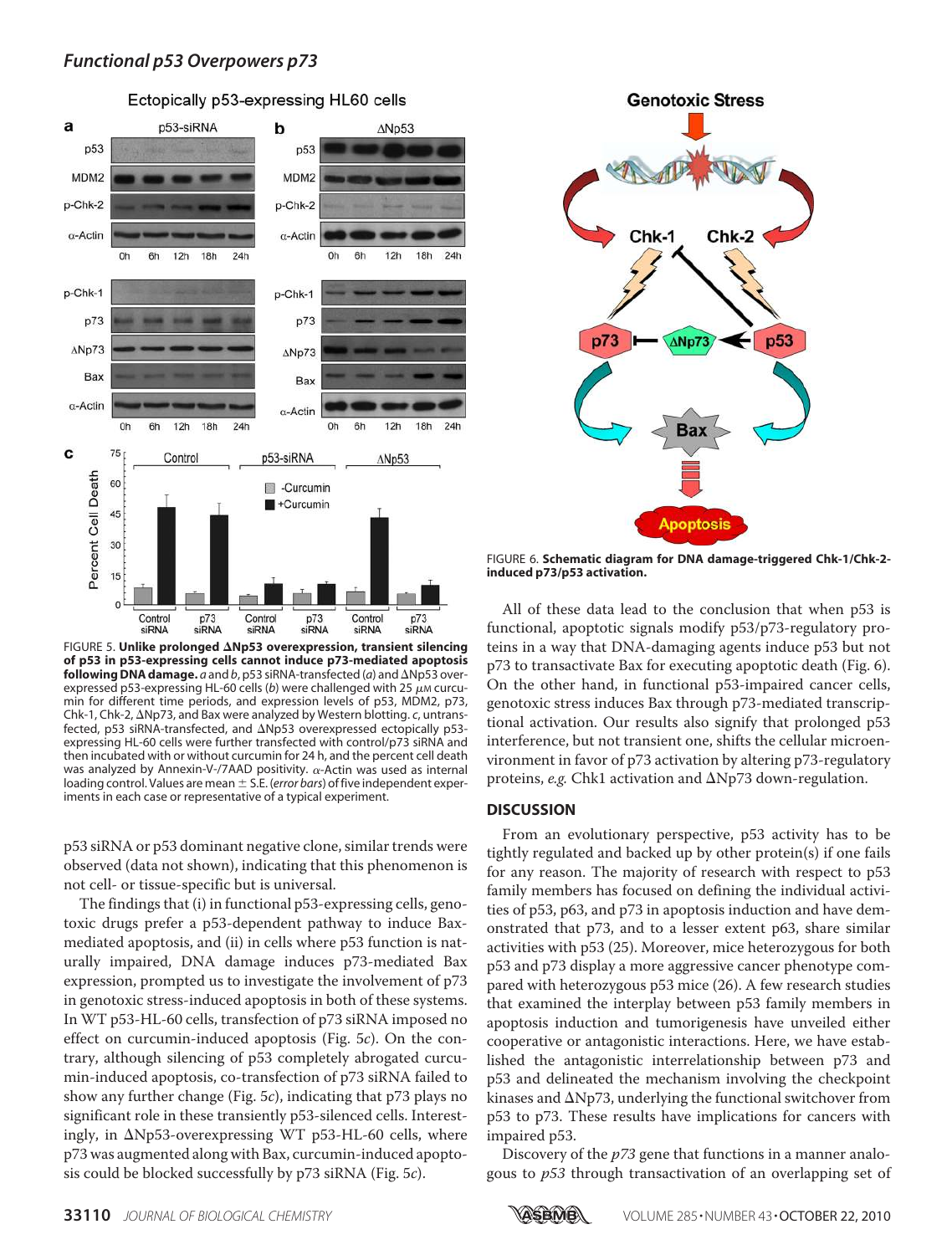target genes has added complexity to the current view of p53 signaling. Because p73, unlike p53, is rarely mutated in human cancer (27, 28), we propose that p73 itself or agents that can activate the proapoptotic p73 pathway can be used as potential therapeutic agents against p53-defective cancers. In this study, an alternative mechanism of induction of apoptosis through p73 in functional p53-deficient cancer cells has been unveiled. Here, we provide substantial evidence that p53 paralogue p73 can be transformed into an inducer of Bax by genotoxic stress in the absence of functional p53. However, when p53 is present in its functional form, it overpowers p73 to induce Bax-mediated apoptosis because the transactivation and apoptotic potential of p73 are generally considered to be weaker than those of the corresponding functional p53 (29).

Chk-1 and Chk-2 are structurally unrelated yet functionally overlapping serine/threonine kinases activated after DNA damage to transduce checkpoint signals from the proximal kinases (ATM/ATR) (30, 31). Many researchers reported that Chk-2 is relatively stable protein whereas Chk1 is inducible (32–34). Our study suggests that in functional p53-expressing cells, Chk-2-activated p53 represses transcription of Chk-1, resulting in suppression of p73 phosphorylation and hence accumulation. On the other hand, when p53 is functionally impaired, DNA damage-induced Chk-1 channels the apoptotic signal through p73 accumulation.

Similar to  $p53$ , the  $p73$  gene has two promoters (P1 and P2), and their transcripts undergo extensive splicing at the N terminus. In sharp contrast to p53, however, p73 is expressed as two N-terminally distinct isoforms: transcriptionally active TAp73 and a truncated transcriptionally inactive  $\Delta Np73$  (11).  $\Delta Np73$ acts in a dominant negative manner against p73 probably by two independent mechanisms: promoter competition and heterocomplex formation (35, 36). Interestingly, functional p53 can induce  $\Delta$ Np73 by directly activating its transcription from the P2 promoter of the p73 gene (37, 38) and accumulated  $\Delta$ Np73, in turn, suppresses p73 activity. Interestingly, our study revealed that following genotoxic stress the degree of p73 induction differs with the nature of p53-impairing transfection. When p53 is transiently silenced by double-stranded siRNA, the genotoxic drug fails to activate p73 because in these cells  $\Delta$ Np73 expression is not repressed, and therefore  $\Delta$ Np73 still acts in a dominant negative manner against p73. Interestingly, when p53 function is prolong-impaired by  $\Delta Np53$  overexpression and single clone is obtained after several generations, the genotoxic stress activates p73 and induces p73-dependent Bax as well as apoptosis.

Next, we sought other means to prolong the suppressive effect of siRNA and therefore transfected the wt-p53-HL-60 cells with  $\Delta$ Np53. It is noteworthy that such suppression is long lasting and can be passed across generations in cell system. In these engineered cells, prolong p53 suppression leads to the "gain of cellular adaptation" in a way that changes the cellular microenvironment in favor of p73 activation by differentially altering p53/p73-regulatory proteins, e.g. Chk1, Chk2, MDM2 and  $\Delta$ Np73. The genotoxic drug curcumin exploits such cellular adaptation to induce p73-dependent apoptosis. In fact, this phenomenon may be explained by the fact that nonfunctional  $p53$  failed to suppress Chk-1 and/or to induce  $\Delta Np73$  expressions. All these findings together suggest that prolonged gene silencing might have advantage in enhancing the efficacy of treatment modalities.

In summary, our novel findings indicate that functional p53 overshadows p73 to trigger DNA damage-induced apoptosis in cancer cells by transactivating Bax. However, in p53-impaired cells, DNA-damage utilizes alternative pathway involving p73 dependent Bax-mediated intrinsic death cascade. Another fact came out from the above discussion is that, different cells have different constellation of signaling pathways that are activated under different situations to finally determine which Chk and p53 family member will take the lead role for inducing apoptosis in cancer cells. Because, functions of the tumor suppressor protein p53 are commonly lost in cancer, the above finding that p53 functions can be allotted to an alternative tumor suppressor, p73, is of potential therapeutic significance for designing novel strategies to improve efficacy in cancer treatment.

Acknowledgments—We thank R. Sarkar for valuable suggestions during the preparation of this paper and U. Ghosh and R. Dutta for technical help.

#### **REFERENCES**

- 1. Green, D. R., and Kroemer, G. (2009) Nature **458,** 1127–1130
- 2. Johnstone, R. W., Ruefli, A. A., and Lowe, S. W. (2002) Cell **108,** 153–164
- 3. Kravchenko, J. E., Ilyinskaya, G. V., Komarov, P. G., Agapova, L. S., Kochetkov, D. V., Strom, E., Frolova, E. I., Kovriga, I., Gudkov, A. V., Feinstein, E., and Chumakov, P. M. (2008) Proc. Natl. Acad. Sci. U.S.A. **105,** 6302–6307
- 4. Whibley, C., Pharoah, P. D., and Hollstein, M. (2009) Nat. Rev. Cancer **9,** 95–107
- 5. Yang, A., and McKeon, F. (2000) Nat. Rev. Mol. Cell Biol. **1,** 199–207
- 6. Johnson, R. A., Shepard, E. M., and Scotto, K. W. (2005) J. Biol. Chem. **280,** 13213–13219
- 7. Aqeilan, R. I., Pekarsky, Y., Herrero, J. J., Palamarchuk, A., Letofsky, J., Druck, T., Trapasso, F., Han, S. Y., Melino, G., Huebner, K., and Croce, C. M. (2004) Proc. Natl. Acad. Sci. U.S.A. **101,** 4401–4406
- 8. Grob, T. J., Fey, M. F., and Tobler, A. (2002) Cell Death Differ. **9,** 229–230
- 9. Blint, E., Phillips, A. C., Kozlov, S., Stewart, C. L., and Vousden, K. H. (2002) Proc. Natl. Acad. Sci. U.S.A. **99,** 3529–3534
- 10. Ra, H., Kim, H. L., Lee, H. W., and Kim, Y. H. (2009) FEBS Lett. **583,** 1516–1520
- 11. Zhang, J., and Chen, X. (2007) Mol. Cell. Biol. **27,** 3868–3880
- 12. Tannapfel, A., John, K., Mise, N., Schmidt, A., Buhlmann, S., Ibrahim, S. M., and Pützer, B. M. (2008) Carcinogenesis **29,** 211-218
- 13. Ehrhardt, H., Häcker, S., Wittmann, S., Maurer, M., Borkhardt, A., Toloczko, A., Debatin, K. M., Fulda, S., and Jeremias, I. (2008) Oncogene **27,** 783–793
- 14. Seifert, H., Mohr, B., Thiede, C., Oelschlägel, U., Schäkel, U., Illmer, T., Soucek, S. Ehninger, G., and Schaich, M. (2009) Leukemia **23,** 656–663
- 15. Bhattacharyya, S., Mandal, D., Saha, B., Sen, G. S., Das, T., and Sa, G. (2007) J. Biol. Chem. **282,** 15954–15964
- 16. Choudhuri, T., Pal, S., Das, T., and Sa, G. (2005) J. Biol. Chem. **280,** 20059–20068
- 17. Sa, G., and Das, T. (2008) Cell Div. **3,** 14
- 18. Bhattacharyya, S., Mandal, D., Sen, G. S., Pal, S., Banerjee, S., Lahiry, L., Finke, J. H., Tannenbaum, C. S., Das, T., and Sa, G. (2007) Cancer Res. **67,** 362–370
- 19. Ng, C. P., Lee, H. C., Ho, C. W., Arooz, T., Siu, W. Y., Lau, A., and Poon, R. Y. (2004) J. Biol. Chem. **279,** 8808–8819
- 20. Urist, M., Tanaka, T., Poyurovsky, M. V., and Prives, C. (2004) Genes Dev. **18,** 3041–3054